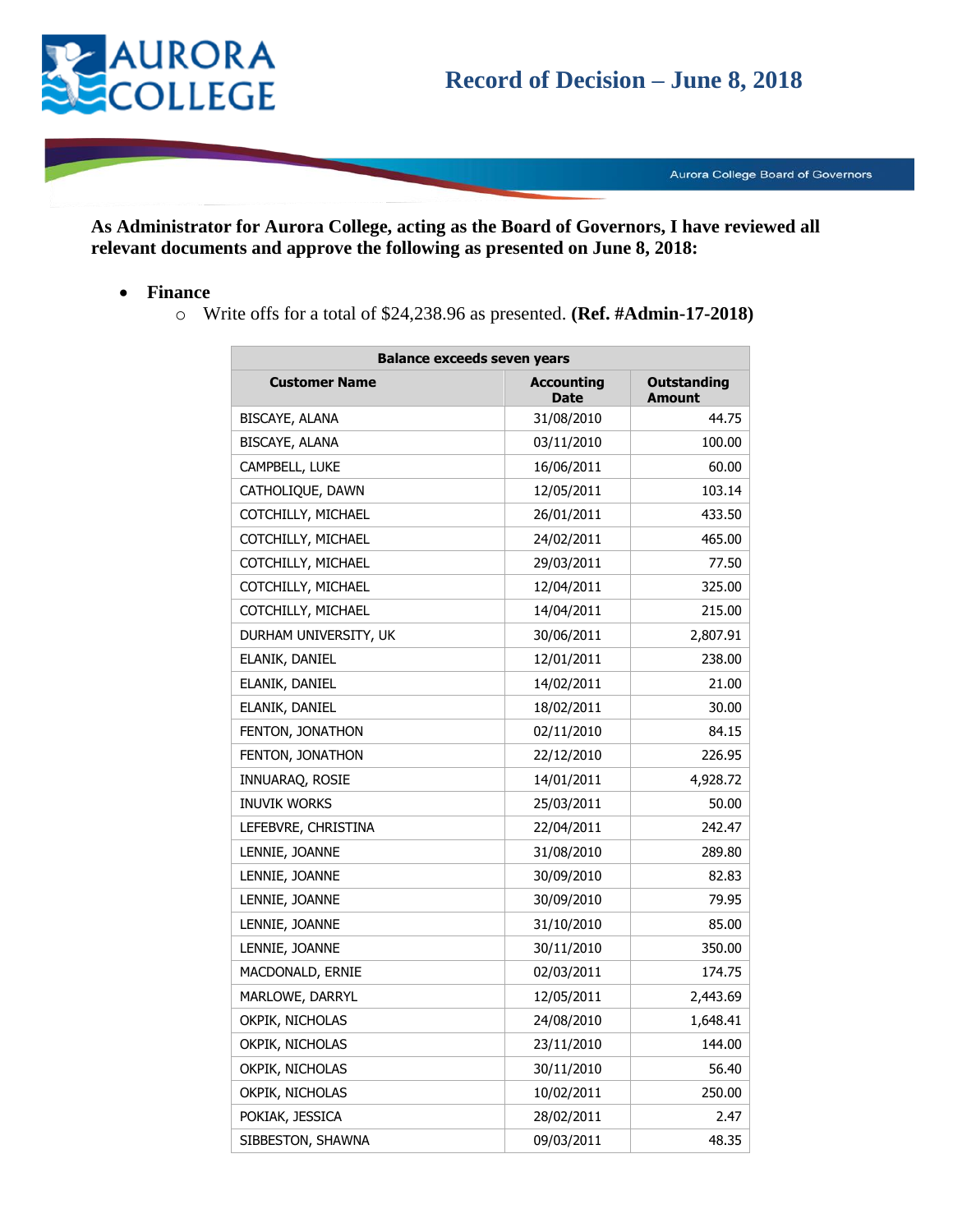| <b>TOTAL</b>         |            | 18,320.20 |
|----------------------|------------|-----------|
| VILLENEUVE, KEONE    | 04/01/2011 | 317.80    |
| TOURANGEAU, NATASHIA | 27/04/2011 | 263.50    |
| TOURANGEAU, NATASHIA | 29/03/2011 | 465.00    |
| TOURANGEAU, NATASHIA | 24/02/2011 | 424.95    |
| TESSEMA, ABEMELEK    | 10/06/2011 | 50.00     |
| TAMBOUR, PETER       | 10/01/2011 | 653.21    |
| SILASTIAK, DONALD    | 13/01/2011 | 37.00     |

| <b>Balance under \$30</b>     |                        |               |  |
|-------------------------------|------------------------|---------------|--|
| <b>Customer Name</b>          | <b>Accounting Date</b> | <b>Amount</b> |  |
| ALFRED-WEGENER INST - POTSDAM | 27/03/2017             | 15.00         |  |
| BLACK, JOSHUA DAVID           | 18/09/2017             | 17.65         |  |
| CARDINAL, ROWAN D             | 01/06/2017             | 7.00          |  |
| DILLON, CORINNE               | 01/03/2018             | 10.66         |  |
| DRAGON SMITH, JOEL            | 22/02/2018             | 8.00          |  |
| FRANCIS, ALEXANDER JOHN       | 28/11/2017             | 15.00         |  |
| HAVIOYAK, DARRYL              | 28/11/2017             | 15.00         |  |
| <b>HAY RIVER DISPOSALS</b>    | 16/05/2018             | 25.00         |  |
| JEROME, LOUIS FRANK           | 01/03/2018             | 0.01          |  |
| LEMOUEL, LAURANCE             | 28/11/2017             | 15.00         |  |
| MACKEINZO, DILLON JAMES       | 14/07/2017             | 11.78         |  |
| MCDONALD, KATHLEEN            | 01/02/2016             | 19.81         |  |
| MCNEELY, VERNON J             | 14/07/2017             | 27.33         |  |
| NEYANDO, ALLISON              | 01/06/2017             | 16.76         |  |
| PETER, RAYLENE                | 02/11/2015             | 8.14          |  |
| PETERSON, KARLA               | 16/01/2017             | 27.01         |  |
| POKIAK, DEVALYNN              | 01/06/2017             | 13.59         |  |
| PORTER, SCOTT                 | 05/04/2018             | 15.00         |  |
| STEWART, KURT                 | 26/09/2012             | 3.98          |  |
| YUKON, BLAIR                  | 01/11/2017             | 10.00         |  |
| <b>TOTAL</b>                  |                        | 281.72        |  |

| <b>Balance under 7 years (File for bankruptcy)</b> |                        |                                                    |  |
|----------------------------------------------------|------------------------|----------------------------------------------------|--|
| <b>Customer Name</b>                               | <b>Accounting Date</b> | <b>Outstandi</b><br>$\mathbf{ng}$<br><b>Amount</b> |  |
| LAMOUELLE, PRISCILLA                               | 03/02/2015             | 200.00                                             |  |
| LAMOUELLE, PRISCILLA                               | 02/03/2015             | 465.00                                             |  |
| LAMOUELLE, PRISCILLA                               | 01/04/2015             | 465.00                                             |  |
| LAMOUELLE, PRISCILLA                               | 01/05/2015             | 465.00                                             |  |
| LAMOUELLE, PRISCILLA                               | 01/06/2015             | 232.50                                             |  |
| LAMOUELLE, PRISCILLA                               | 30/06/2015             | 120.00                                             |  |
| LAMOUELLE, PRISCILLA                               | 30/11/2015             | 3,849.66                                           |  |
| <b>Total</b>                                       |                        | 5,797.16                                           |  |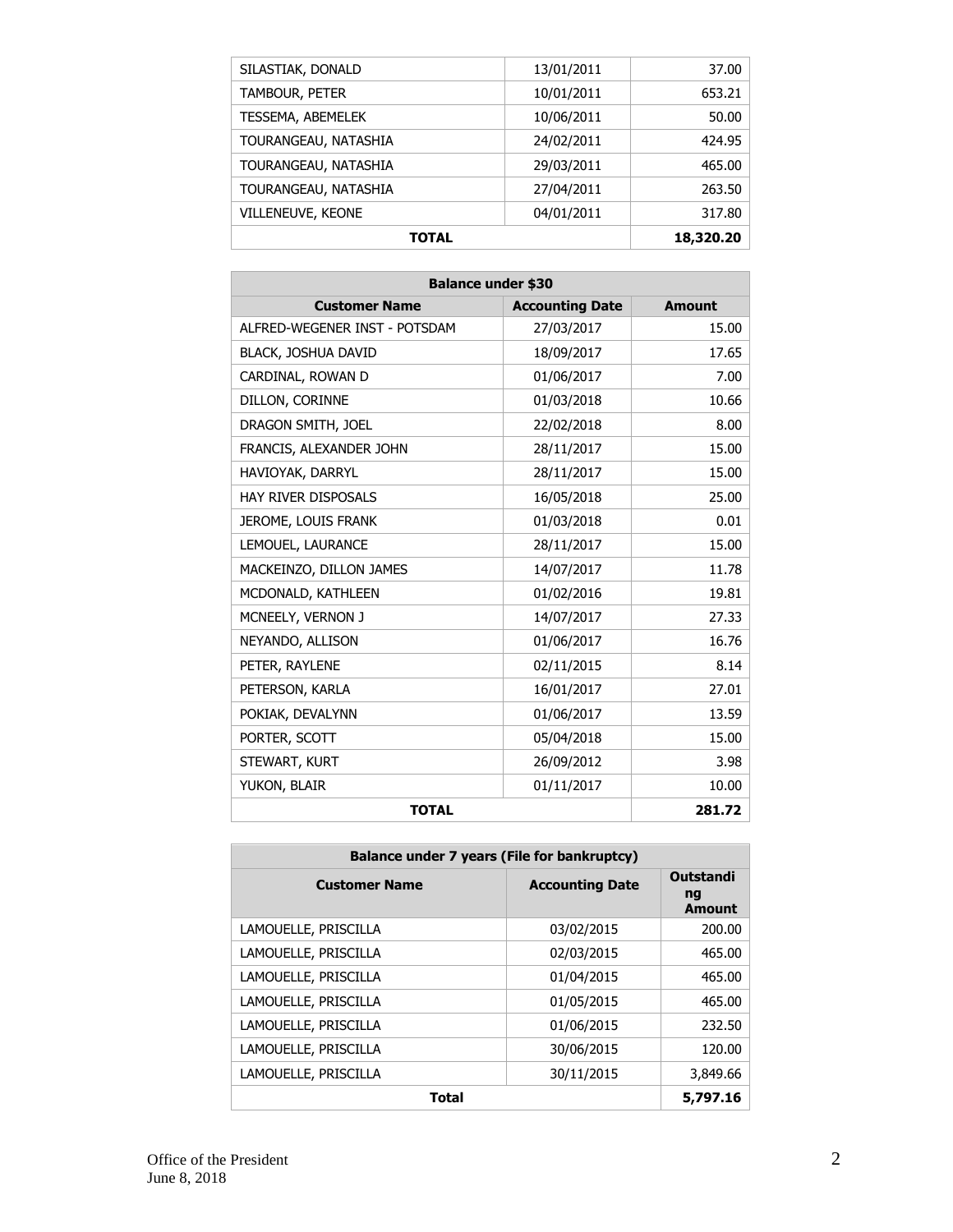| Credit balance under \$30                        |                        |               |  |
|--------------------------------------------------|------------------------|---------------|--|
| <b>Customer Name</b>                             | <b>Accounting Date</b> | <b>Amount</b> |  |
| HESSDORFER, SHELLEY                              | 18/07/2017             | $-0.01$       |  |
| PAULATUK HOUSING ASSOCIATION                     | 26/03/2018             | $-0.01$       |  |
| NAULT, TRISTA                                    | 07/05/2018             | $-0.01$       |  |
| FRANCIS, MICHAEL                                 | 22/03/2018             | $-0.05$       |  |
| CANADIAN NORTHERN ECONOMIC<br>DEVELOPMENT AGENCY | 15/11/2017             | $-0.20$       |  |
| COADY, COREY JOSEPH                              | 08/01/2018             | $-0.34$       |  |
| MARTIN, ISAIAH                                   | 08/01/2018             | $-0.34$       |  |
| THOMPSON, STEVEN                                 | 08/01/2018             | $-0.34$       |  |
| JONES, DUSTIN                                    | 08/01/2018             | $-0.34$       |  |
| FRISE, JONATHAN JAMES                            | 20/04/2018             | $-0.38$       |  |
| JONES, MELODY                                    | 31/07/2017             | $-1.00$       |  |
| <b>BLACK, LOUISA</b>                             | 06/02/2018             | $-1.00$       |  |
| SKIPPINGS, GEORGE                                | 10/01/2017             | $-1.05$       |  |
| ARCHIE, DONOVAN                                  | 11/09/2017             | $-1.05$       |  |
| PIERROT, KELCEY                                  | 17/05/2017             | $-2.00$       |  |
| CITIZENSHIP & IMMIGRATION                        | 19/07/2017             | $-4.00$       |  |
| YELLOWKNIVES DENE FIRST NATION                   | 19/02/2018             | $-4.01$       |  |
| MENACHO, WANDA                                   | 28/03/2018             | $-4.03$       |  |
| PETERS, GARRETT                                  | 08/09/2017             | $-6.05$       |  |
| KOE, RAYMOND                                     | 07/07/2017             | $-6.61$       |  |
| LOMEN, CALVIN EARL                               | 07/03/2017             | $-7.00$       |  |
| MAYO, BRITTA                                     | 30/06/2017             | $-7.00$       |  |
| ROUSSELLE, ODILE                                 | 27/10/2017             | $-9.55$       |  |
| GAUDET, GLORIA                                   | 19/05/2017             | $-10.00$      |  |
| LAFFERTY, KAREN                                  | 19/10/2017             | $-10.00$      |  |
| TREGIDGO-CLAVETTE, JENNIFER                      | 28/03/2018             | $-10.01$      |  |
| HERRELL, MONICA                                  | 02/03/2018             | $-10.70$      |  |
| UNIVERSITY OF EDINBURGH                          | 17/01/2018             | $-15.00$      |  |
| RECEIVER GENERAL FOR CANADA                      | 09/10/2015             | $-19.88$      |  |
| RECEIVER GENERAL FOR CANADA                      | 13/10/2016             | $-28.16$      |  |
| <b>Total</b>                                     |                        | $-160.12$     |  |
| <b>Grand Total</b>                               |                        | \$24,238.96   |  |

- o Aurora College 2018-2019 Budget as presented. **(Ref. #Admin-18-2018)**
- o Surplus Requests
	- o \$75,000 to support the third party delivery of the first year of the Practical Nurse (PN) program. **(Ref. #Admin-19-2018)**
	- o \$130,000 for the completion of the procurement of residence furniture started in 2017/2018 for Aurora College residence units at all three campuses. **(Ref. #Admin-20-2018)**
	- o \$114,000 for the Communications/Research Admin for 2019-2020, noting \$114,000 was approved to support this position for 2018-2019 in the budget. **(Ref. #Admin-21-2018)**

## **Policies – Revised**

- o To approve the following revised policies, as presented, to be implemented effective July 1, 2018:
	- Policy H.05 College Use of Aurora Research Institute Resources **(Ref. #Admin-22-2018)**
	- Policy H.06 Researchers' Use of Aurora Research Institute Resources (Ref. **#Admin-23-2018)**